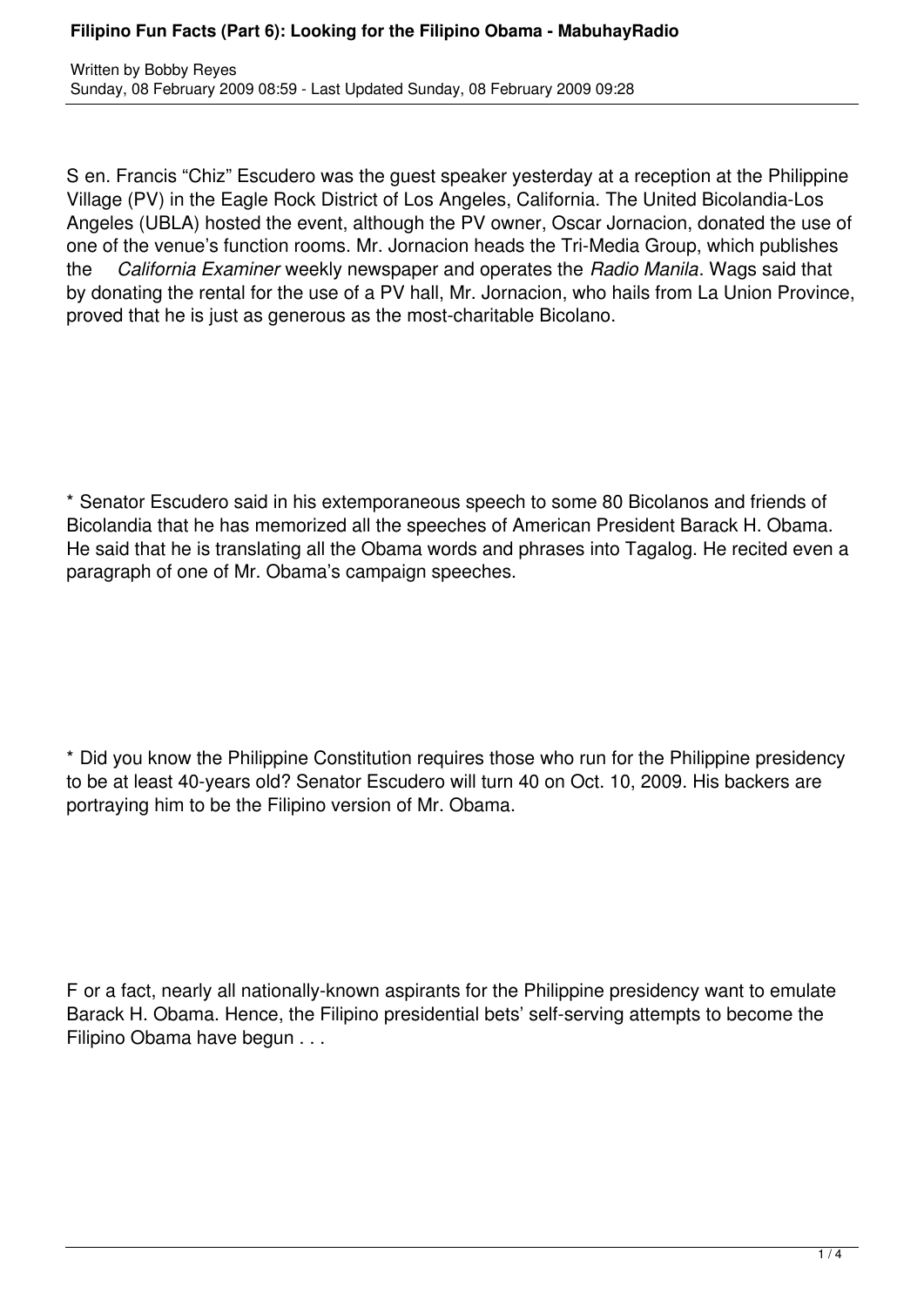\* Did you know that Philippine Vice President Noli de Castro wants to emulate Mr. Obama and write his version of " *The Audacity of Hope: Thoughts on Reclaiming the American Dream*"? Mr. De Castro wants also his literary hardback to be comparable to Jose P. Rizal's celebrated books. Filipino-American Poet-pundit Fred Burce Bunao denies that he suggested to the Filipino Vice President this book title: "

*Noli Me Tangangere: Thoughts on Avoiding a Filipino Nightmare* ."

\* Opponents of former President Joseph Estrada say that he (Erap) can also be compared to Mr. Obama. Mr. Estrada, if he runs again for the presidency in 2010, can be called the "Bobobama."

\* Sen. Mar Roxas' backers think that he can be the real Filipino Obama. Some of them have suggested, however, that Senator Roxas start to use the expression, "Putong Obama, ops, Ama," instead of his favorite, "Put\_ng Ina." **(***Editor's Note*: To read again Senator Roxas' misadventure on the Filipino favorite cuss phrase, please click on this link:

Mar Roxas&rsquo: Presidential Ambition Goes Down the Gutter?)

\* Political handlers of Sen. Manny Villar believe that Senator Escudero will settle for the vice presidency and become their candidate's running mate. They hope to cash in on the popularity of a resort in Quezon Province called, "Villar-Escudero," ops, "Villa Escudero."

\* Sen. Loren Legarda's political handlers compare her to President Obama in this sense: Barack Hussein Obama was said to be a Muslim before he became a Christian some two decades ago. Senator Legarda was a Christian before she became a Muslim also some two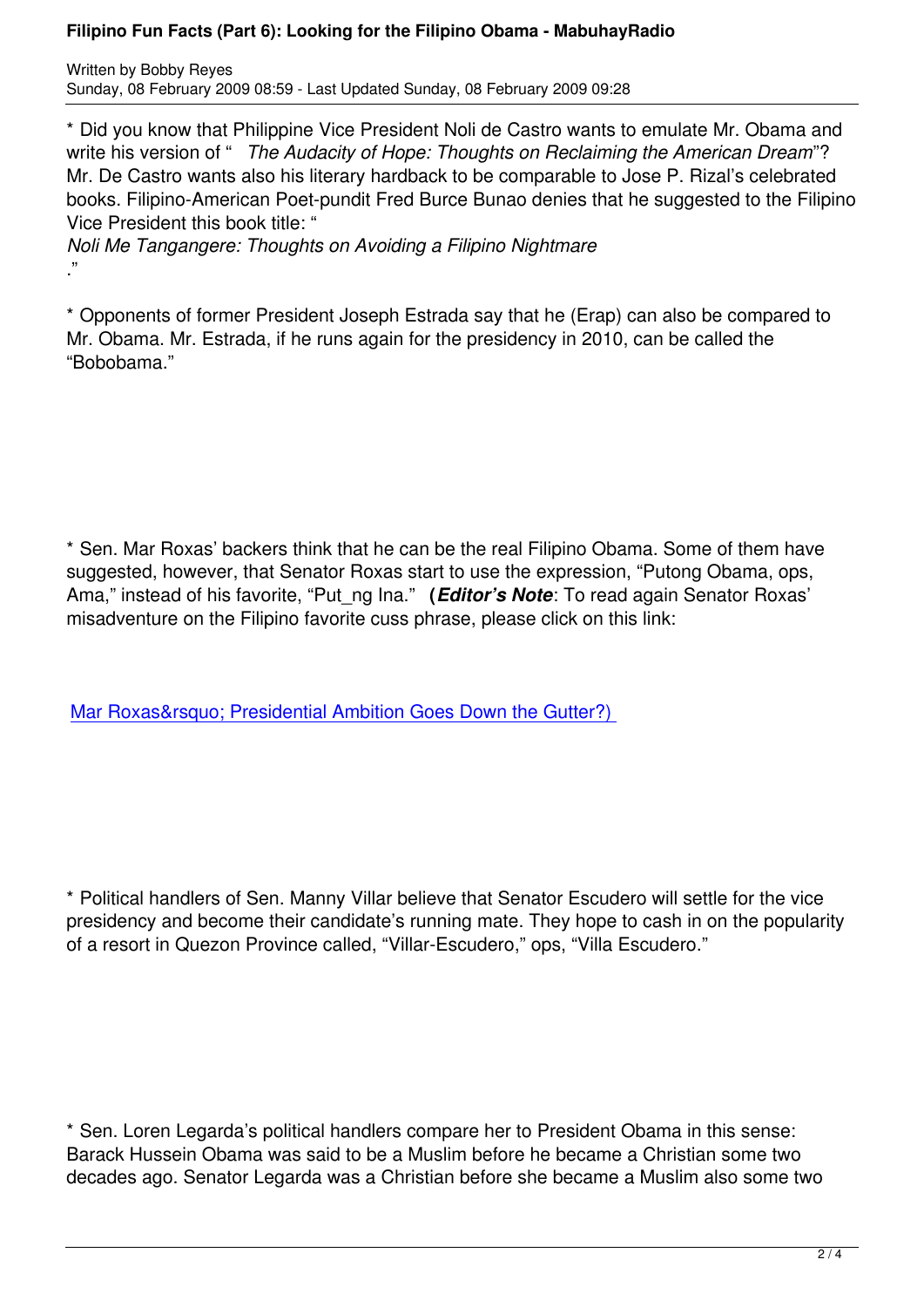decades ago. But the irreverent pundits Bunao and former University of the Philippines Professor Cesar Torres (who tutored Ms. Loren Legarda in college) remind wags that only a Muslim male can have four wives while a Muslim woman cannot have four husbands.

\* On the other hand, backers of Sen. Ping Lacson say that their candidate comes closest to President Obama because Mr. Lacson hails from Cavite, which is closest to Batangas. Remember that there are some people who say that Mr. Obama has a connection to Batangas. Yes, the American President was said to have been named partly after the Batangas native coffee, as reported in this article, Top Ten Reasons Why Senator Obama Is a Foreign-Relations Expert

\* The backers of Sen. Richard Gordon say that their candidate is the real Filipino version of Mr. Obama because Mr. Gordon is the Philippine edition of the "Oreo Candidate," to use the term originally coined by *MabuhayRadio.com* columnist Jesse Jose of Seattle, Washington. As explained in Mr. Jose's **A Cup O' Kapeng Barako** column, then Senator Barako, oops, Barack Obama is an Oreo, as he is half-White and half-Black. Senator Gordon's rah-rah boys say that he is half-Brown and half-White, which colors are close enough for an Oreo. To read Ka Jesse's article in [its entirety, please click on](Columns/Barako.html) this hyperlink,

Is Sen. Barack Obama an &Idquo: Oreo & rdquo: or a &Idquo: Brother & rdquo: ?

\* And finally Chicago-based *Manila Bulletin* Correspondent, Joseph G. Lariosa, says that all presidential candidates can claim to be as young as Barack H. Obama (child-like) for as long as they are not "isip bata" (childish). To which remark, Poet Bunao and Professor Torres can only laugh out loud (LOL). And more LOL. # # #